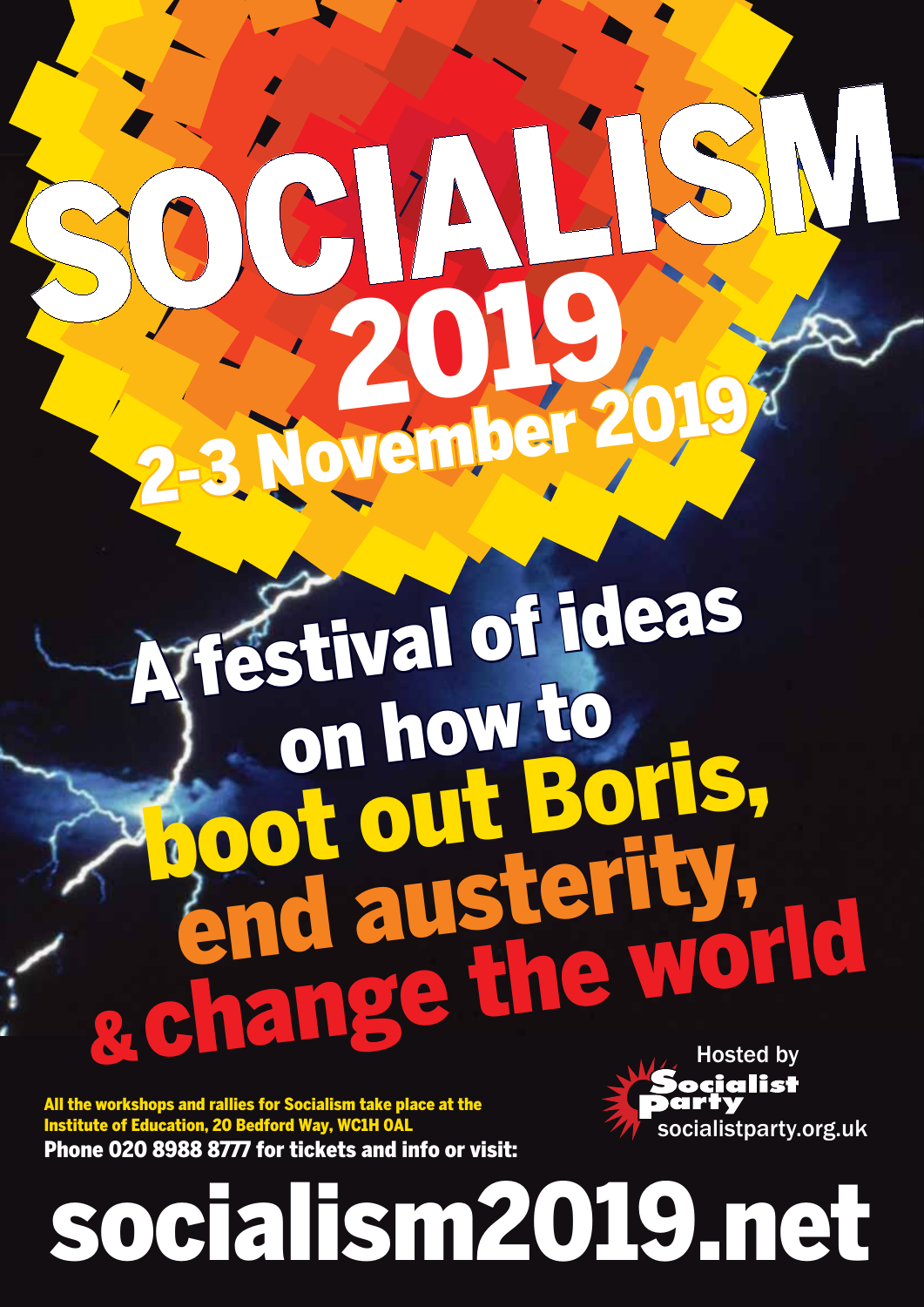#### Registration:

Registration will open at 12.30pm on Saturday and 9am on Sunday

#### Workshops:

Workshops will run from 3pm to 5pm on Saturday and 10am-12noon and 1-3pm on Sunday.

#### Rallies:

The main rally will be on **Saturday** 6.30-8.30pm. We will also have 3 closing rallies on Sunday 3-4.30pm (see top opposite)

#### We want you to join the Socialist Party.

#### Drop in session to sign up 12 noon Sunday, Room 604

We host this event to bring together all those who want to discuss ideas about how to change the world. We want you to join the Socialist Party. We stand for transforming society, taking the major corporations and banks into public ownership and democratically planning the economy to meet the needs of all. By joining the Socialist Party you are joining the most determined and effective socialist organisation in the country. Our branches meet every week for inclusive and democratic political discussion and to organise our forces to work with campaigns, trade unions and activists in our communities to fight back.

### Join us!

#### www.socialistparty.org.uk

● text join with your name & postcode to 07761 818206 ● email: join@socialistparty. org.uk

● phone: 020 8988 8777 ● write to: Socialist Party. PO Box 1398, Enfield EN1 9GT



The best way to get tickets is online or from Socialist Party members. There is a 10% discount on tickets until 1 November. Prices are: £20 unwaged or low waged, Weekend: £40 waged• Saturday only/Sunday only: £22.50 waged, £12 unwaged or low waged • Rally only: £5 (no discount) • Freshers £10 wknd/£5 day • School students £6 wknd/£3 day • Golden ticket: £70 waged, £40 unwaged or low waged (includes entry to the entire weekend and one night in a central London hostel) socialism2019.net

- All the workshops and rallies for Socialism take place at the Institute of Education, 20 Bedford Way, WC1H 0AL. where is soci alism?
	- whatWHAT ABOU tthe kids?

There's a free crèche throughout the workshops and the rallies which you can book online or by phone up until 25 October.



On the website you can request free accommodation which may be on the floor or sofa of a London Socialist Party member. Email us at socialism@socialistparty.org.uk if you have any queries.



We make every effort to ensure that the Socialism weekend is accessible for all. If you have any particular needs or questions please call us on 020 8988 8777. For those with mobility issues, transport and assistance is available. Please contact us in advance if there is anything you need help with.

#### **ACCESSIBILITY**

A large bookshop will offer a wide range of leftwing books, pamphlets, posters, t-shirts and more: leftbooks.co.uk There will be many other stalls too.

> Г п

Rallies & wórkshops at the Instituté o Education

**workshops & Rallies**

Institute of Education, 20 Bedford Way, WC1H OAL

78 King's Cross Rd, WC1X 9QG

261-265 Gray's Inn Rd, WC1X 8QT

**hostels** Clink<sub>78</sub>

Clink 261

Sleep at the Clink hostels

#### **continue chatting at**

**Friend At Hand** 

5 minute walk from IofE, 2-4 Herbrand St, Bloomsbury WC1N 1HX, serves food **R** The Rocket

10 minute walk, 120 Euston Road, London NW1 2AL

**SA** Skinners Arms 10 minute walk, 114 Judd St, Kings Cross, London WC1H 9NT

**(A)** Lucas Arms 15 minute walk, 245A Gray's Inn Road, London WC1X 8QY, UK

**B** The Boot 15 minute walk, 116 Cromer Street, London WC1H 8BS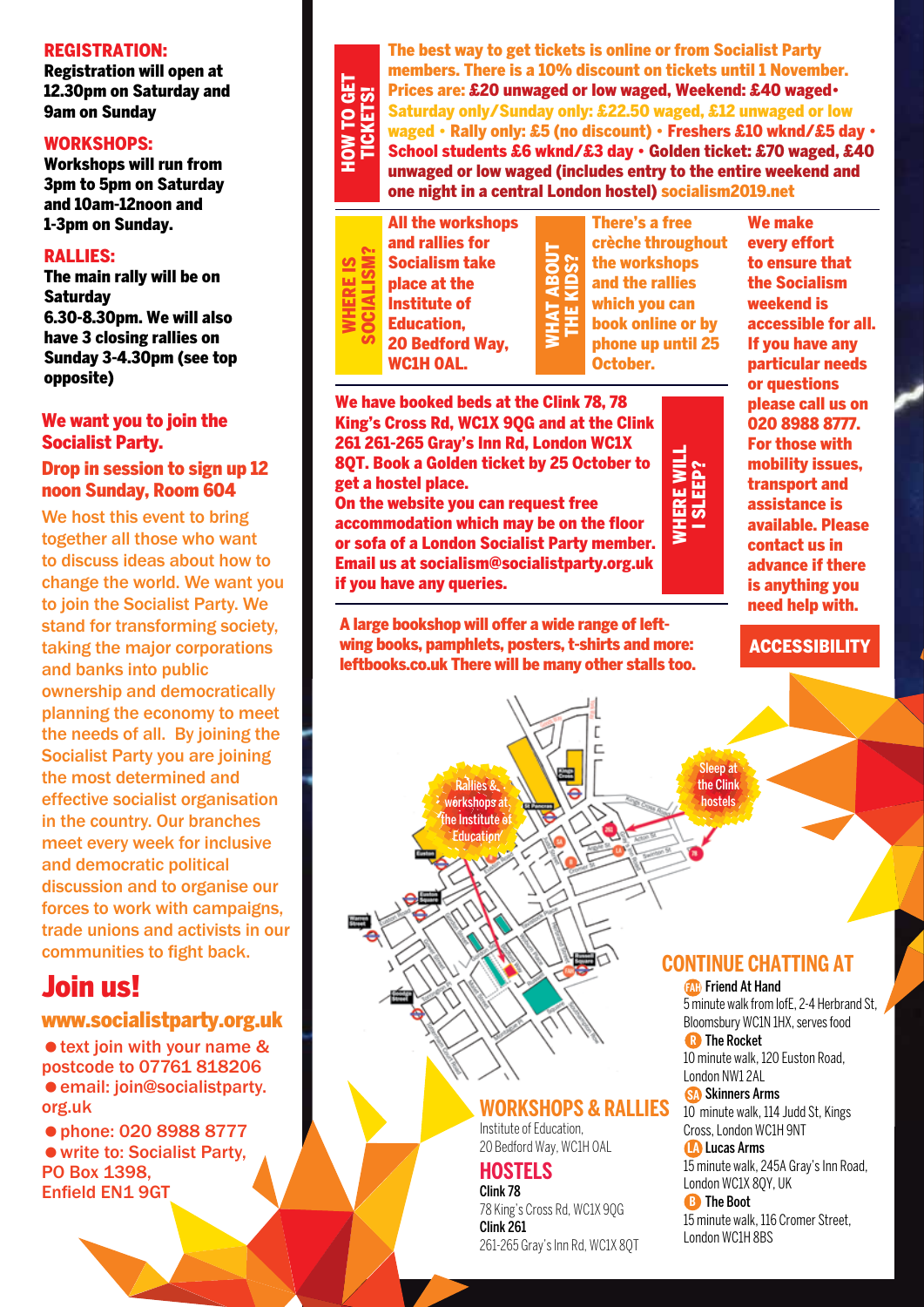#### Rallies and sessions

Below is the programme of sessions that will take place over the course of the weekend. We will also have a main rally on the Saturday night and three rallies on Sunday 3-4.30pm

#### **BUILDING A** socialist international in the era of **CAPITALIST CRISIS**

#### the fall OF T berlin wall & its **AFTERMATH** 1989-2019

**SOCIALIST** CHANGE to end **CLIMA CH** 

| <b>THEME</b>                                                   | <b>Saturday 3-5pm</b>                                                                        | <b>Sunday 10am-12 noon</b>                                                                     | <b>Sunday 1-3pm</b>                                                               |
|----------------------------------------------------------------|----------------------------------------------------------------------------------------------|------------------------------------------------------------------------------------------------|-----------------------------------------------------------------------------------|
| <b>BROKEN</b><br><b>BRITAIN</b>                                | <b>Corbynomics: socialism</b><br>or Keynesianism?                                            | <b>Universal credit</b><br>- how do we end it?                                                 | 100% council homes and the<br><b>fight against homelessness</b>                   |
| <b>BREXIT</b><br><b>QUESTIONS</b>                              | <b>Can there be a</b><br>pro-worker<br>END<br><b>Brexit deal?</b><br>VIOLENCE                | <b>Brexit in context:</b><br><b>Trump, trade and</b><br>tariffs                                | <b>Northern Ireland:</b><br><b>Brexit and the</b><br><b>border</b>                |
| <b>WHAT IS</b><br><b>SOCIALISM?</b>                            | AGAINST<br><b>Is climate change</b><br><b>WOMEN</b><br>too urgent to fight<br>for socialism? | <b>Fighting for socialism</b><br>in the 21st century - can<br>capitalism be reformed?          | <b>Did socialism</b><br>fail in Venezuela?                                        |
| <b>LIBERATION</b><br><b>FROM</b><br><b>OPPRESSION</b>          | Violence against women,<br>harassment and #MeToo -<br>what do Marxists say?                  | <b>Identity politics - friend</b><br>or foe in the fight for<br>liberation?                    | 50 years after Stonewall -<br>how can LGBT+ rights be<br>fought for and defended? |
| <b>IN DEFENCE</b><br><b>OF</b><br><b>TROTSKYISM</b>            | Do we still need a<br>revolutionary party?                                                   | <b>Automation,</b><br>deindustrialisation,                                                     | A transitional programme -<br>what it is and how to use it                        |
|                                                                |                                                                                              | zero-hours: is the<br>working class still<br>capitalism's grave-digger?                        |                                                                                   |
| <b>BUILDING</b><br><b>THE</b><br><b>FIGHTBACK</b>              | <b>Tamil Solidarity debate:</b><br><b>Corbyn's policy and</b><br><b>Tamil rights</b>         | <b>Fighting council cuts - the</b><br>legacy of Tony Mulhearn<br>and the Militant in Liverpool | £15 an hour minimum wage -<br>is this what we need to fight<br>for?               |
| <b>GLOBAL</b><br><b>CRISIS</b>                                 | <b>ECONOMIC CONTRACTOR</b><br><b>Hong Kong's mass revolt</b>                                 | Nigeria - capitalism red in<br>tooth and claw                                                  | Why is a new recession<br>looming?<br>spoints."                                   |
| <b>TROTSKYISM</b><br><b>TODAY</b>                              | <b>Sudan: the relevance of</b><br>the theory of Permanent<br><b>Revolution</b>               | <b>Revolution Betrayed - what</b><br>happened in the Soviet<br><b>Union?</b>                   | <b>LUSTERIT</b><br>ludards and<br>orkers un                                       |
| <b>THE STATE</b>                                               | <b>Spy-cops and blacklists: a</b><br>warning to our movement                                 | LOSSES                                                                                         | What does the crisis reveal<br>about parliamentary<br>democracy?                  |
| <b>MILITANT</b><br><b>TRADE</b><br><b>UNIONISM</b>             | <b>Re-building a fighting left</b><br>in PCS: Marion Lloyd for<br>general secretary          | The general strike - a<br>tool for our movement                                                |                                                                                   |
| <b>NATIONALITY</b><br><b>&amp; CAPITALIST</b><br><b>CRISIS</b> | Is Scotland on the road to<br>independence?                                                  | Kashmir<br>in turmoil                                                                          | 11111111 <i>111</i>                                                               |
| <b>POLITICAL</b><br><b>UPHEAVAL</b>                            |                                                                                              | <b>New Right - are the right</b><br>populists a prelude to<br>fascism?                         | <b>Europe's new</b><br>formations: what's left?                                   |
| <b>THEORY OF</b><br><b>REVOLUTION</b>                          | <b>Marxist philosophy:</b><br>historical materialism and<br>dialectics                       |                                                                                                | <b>Understanding Marxist</b><br>economics to ready for<br>revolution              |